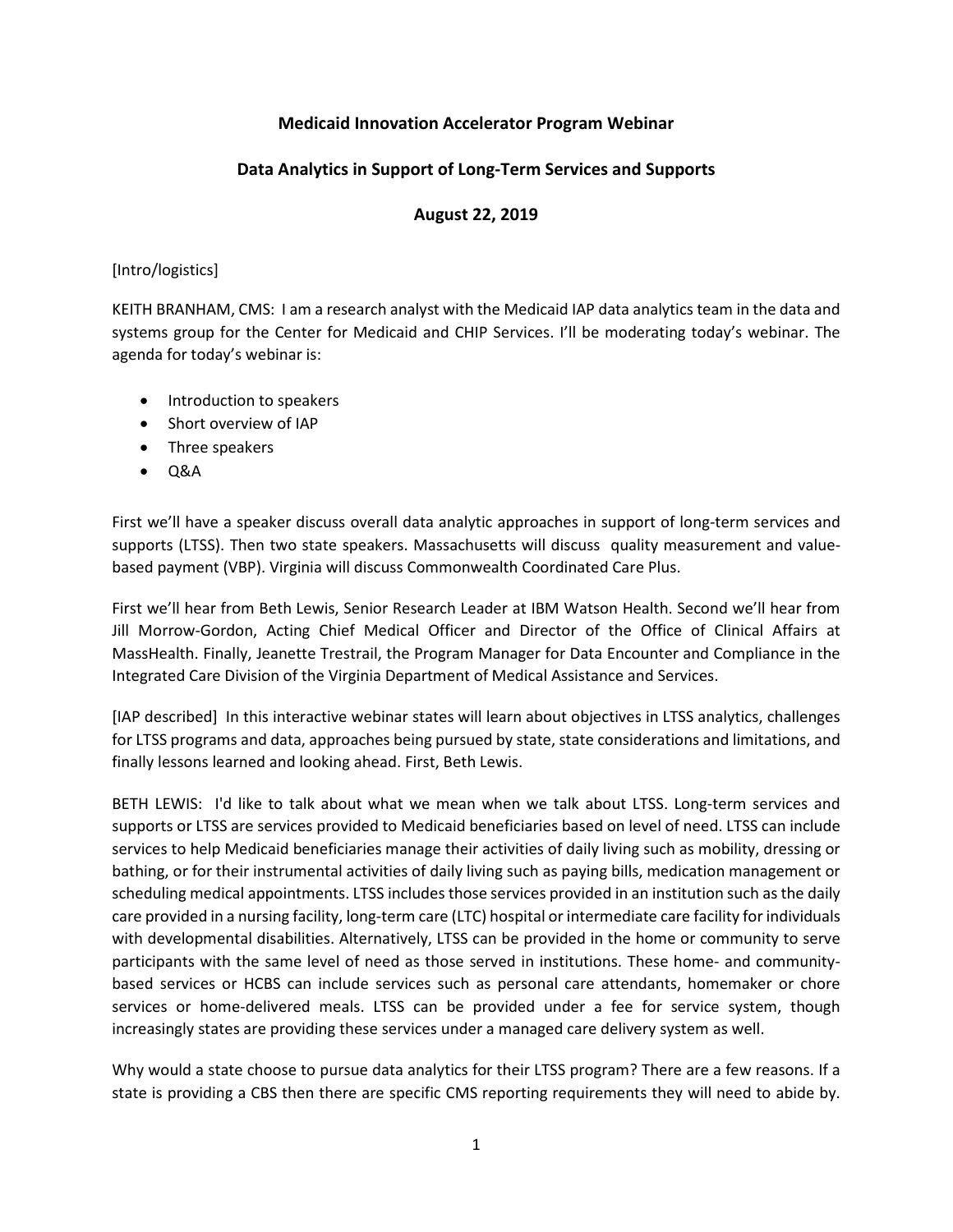States need to demonstrate that they meet federal quality assurances, such as that those participants receiving LTSS in home or community have met the level of care required by their programs; that their service plans meet their needs and their individual goals; and that participants' health and safety is monitored and assured. States use data analytics to monitor program performance in order to report to CMS but also to track and trend the data if you identify any problems in program performance, to plan for systemic operational improvements, and to monitor the impact of any of those improvement plans.

States also use data analytics to track and trend expenditures. For example, CMS requires that HCBS programs offered under a variety of Medicaid authorities must be budget neutral. States use data analytics to track and report utilization and expenditure data annually to demonstrate that the services remain budget neutral when compared to those services provided in an institution. Beyond meeting CMS reporting requirements, states often use data analytics to tell the story of their program. By this I mean using the data to briefly introduce the populations receiving LTSS, to demonstrate the demand for services, to advise of the cost neutrality or cost savings when providing these services, and to report on participants' quality of life while receiving services. For example, a state may want to present their story to their legislature in order to secure more funding for additional HCBS program waiver slots or to brief their own program leadership as to how the program is benefiting participants, the state budget or both as a means of reporting improvements.

Finally states use data analytics to improve transparency. States are moving forward with data analytics to report in a data dashboard, offering a snapshot in time of program performance to participants, advocates, providers or other interested stakeholders. States may start by providing enrollment or expenditure data, but then will enter reporting on provider performance. For example, a state may choose to use data analytics to report on provider performance on a number of metrics, leading to a star rating on a nursing home report card, as in Minnesota. Or they may choose to use the data to report on providers who meet their goals for placing participants into competitive employment, as in Oregon. As more states move to using value-based purchasing or payments in their program, the data analytics that allow for comparison of provider performance may also have helped substantiate the award of any incentive payments.

While states may want to pursue data analytics there are a few challenges to keep in mind specifically for LTSS. The first is that LTSS data can be hard to collect. Not all states have integrated their various data points into an electronic system that allows for data aggregation and reporting. For example, one performance measure may require a state to analyze how many of their waiver participants are receiving services in the amount, duration and scope specified in their service plan. The data points required for this analysis may not be available electronically, particularly for data analytics surrounding quality information. States often have to complete record reviews, which are labor intensive. States also have finite state resources and a number of state staffs that are dedicated to analytics and who often also have a number of other responsibilities including day-to-day operations of the program, monitoring and oversight of the program, and completing required actions such as amending the documentation authorizing the program. States often find balancing the staff time, expertise and other resources necessary for data analytics to be a challenge.

Second, LTSS populations are varied. Not all of the populations will find the same data meaningful. For example, a metric about the success of a provider in placing participants into competitive employment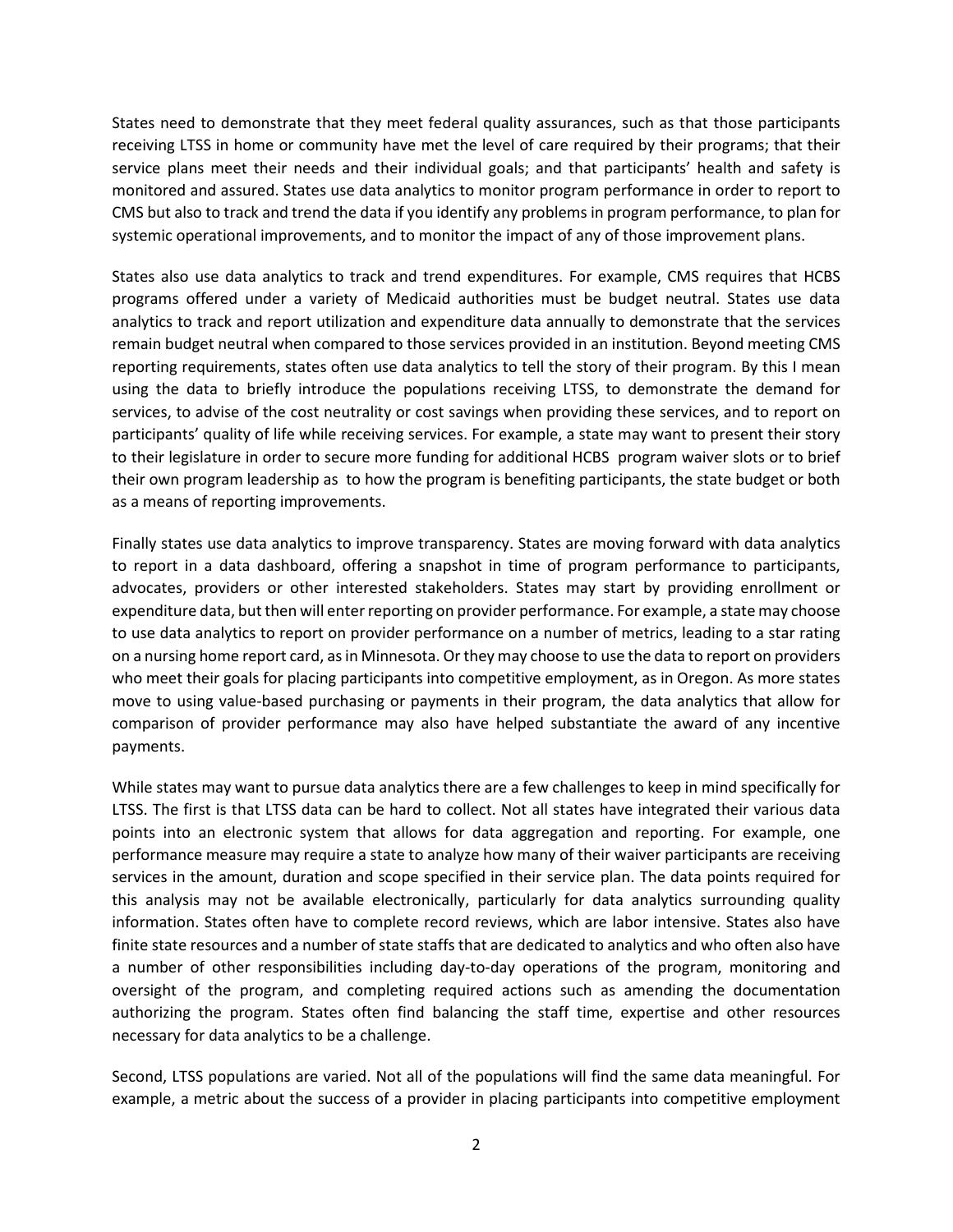may be particularly meaningful for young adult participants with developmental disabilities, but will be less meaningful for those providers serving participants who are elderly. Participants who are elderly might find more meaning in decreasing medication errors for falls at home. The same amount of effort is needed to develop and test the metric, collect the data and analyze it, but the analysis will be applicable in these cases to smaller numbers of people than other healthcare metrics at large such as appropriate receipt of a flu shot.

Finally, in general LTSS analytics are in earlier stages than other healthcare analytics. For example, predictive analytics such as the ability to predict which participants in an HCBS program are more likely to be discharged from a hospital to a New Hampshire versus returning home at discharge does not yet exist in LTSS. There are also fewer outcome measures that have been developed, validated and endorsed by national entities such as the National Quality Forum.

As we look back at our experience in providing technical support to states under IAP, there were a few states who pursued goals related to data analytics and LTSS. One state, Pennsylvania, was engaged in early implementation of a managed LTSS program after spending many years in a fee for service delivery system. The state staff had selected metrics to monitor the performance of the program, particularly during the transition phase, and needed a data analysis completed to ensure that all five goals of the program were adequately measured. The state also followed other states' approaches to data dashboards and metrics targeted at LTSS workforce retention, how to balance transparency with sufficient data privacy and predictive analytics. Another state, Mississippi, sought to use the data that they were collecting in a more meaningful way and to develop analytics that would demonstrate impact in state expenditures if additional HCBS program slots were pursued. Additionally they followed other states with similar fee for service LTSS programs and the metrics they used to monitor performance and ultimately received guidance on how to use data to tell their story to their executive team, as they presented strategic options for changes to their HCBS program.

As previously discussed, other states who did not participate in this cohort are also using data analytics as a way to compare performance of entities, the providers of managed care plans, for example, in order to award some type of VBP incentive.

As a state prepares to pursue expanded or enhanced data analytics, it is important to consider the following:

- States should collect complete data documentation such as data dictionaries or data file specifications of its current data, including data collected and stored by vendors. This inventory will help a state identify any strengths or limitations of the current data.
- States should keep in mind the goals of the program and the participants the program serves and then collect the metrics being collected with those goals. This may involve revisiting the program's goals regularly to ensure that data collected is answering the intended questions or may involve some type of data analysis as the program matures.
- If a state operates a managed LTSS program they should plan to clearly and explicitly communicate expectations and requirements for data collection and reporting to its managed care plans. States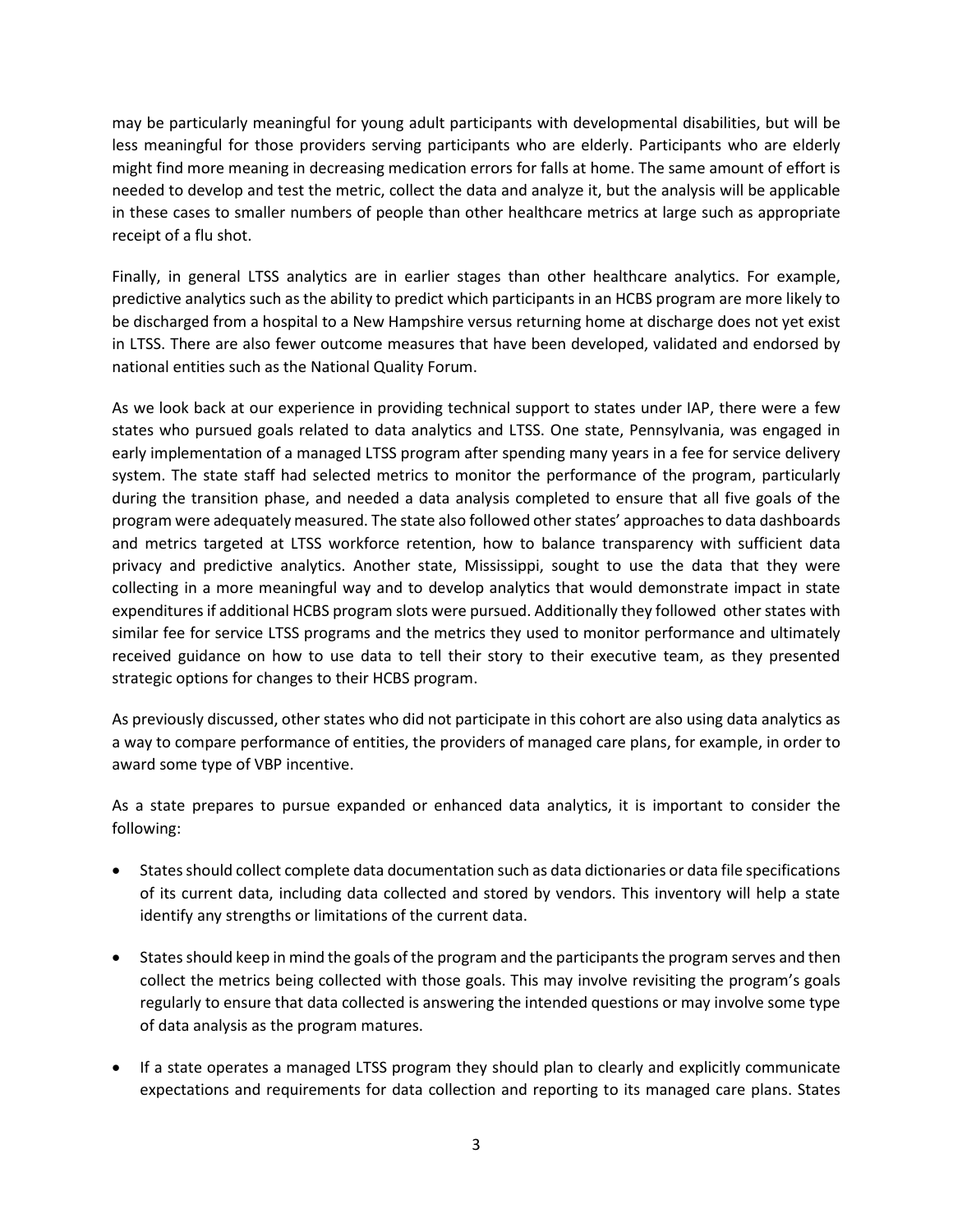with long-established MLTSS programs such as Arizona or Minnesota have indicated that they add these requirements directly to their contract language.

As we look ahead and consider lessons learned in data analytics in support of LTSS, a few takeaways emerge:

- States should plan to start small. A state pursuing data analytics to monitor its implementation of an MLTSS program realized that immediately collecting data on 200 metrics was too much. While the MCPs might have been able to collect and report this many data points, state staff may not have the resources or bandwidth to aggregate and analyze these data timely, which may limit the data's utility in highlighting problems or in pursuing potential solutions. The state found out when they really looked at it that the data that was immediately important during the transition from a fee for service to a managed care delivery system was available by analyzing only a fraction of their metrics.
- States should plan to devote adequate staff time and resources to pursue good analytics. One state, Arizona, advised that they had 1,000 analytic staff specifically dedicated to their Medicaid program with a subset of this team devoted to LTSS analytics. Staff expertise in data sciences and statistics may be needed to complement those with public policy backgrounds. Such a team makes it possible to harness all of the potential end user data and to use the data to make decisions about a program's next steps.
- States should consider the messages they wish to send with their data and these messages should be carefully crafted for reports and dashboards. The messages can be supported with user-friendly and engaging data visualization. In the case of data dashboards, it is again best to start small with a few significant data points to ensure that the messages are received as intended. Stakeholder feedback can assist states in assessing their messaging.
- States should find good partners. The states we worked with found state-to-state calls particularly useful as they could speak about particular situations instead of hypotheticals. Conversations often began with "We were thinking about this…" and their partner state often responded with "We've tried that. Let's talk about what worked and what needed modification." Partner states can talk about lessons learned and ways to potentially mitigate data or messaging challenges for states that are newer to data analytics.
- Finally, as LTSS data analytics is behind the larger field of healthcare analytics, it is important to keep in mind that we're in a state of constant evolution. Metrics are often updated to be more precise. Measures receive validation or data point staff to a different area in need of improvement or intervention. States should be prepared to be agile in this space during this time of near constant change.

KEITH BRANHAM: Thank you. Our first state speaker is Jill Morrow-Gorton from MassHealth.

JILL MORROW-GORTON: [trouble moving slides so will proceed without them while someone troubleshoots] I would like to talk about the Massachusetts LTSS project, which was a quality measurement and VBP project. I'd like to share with you the practice that Massachusetts used to develop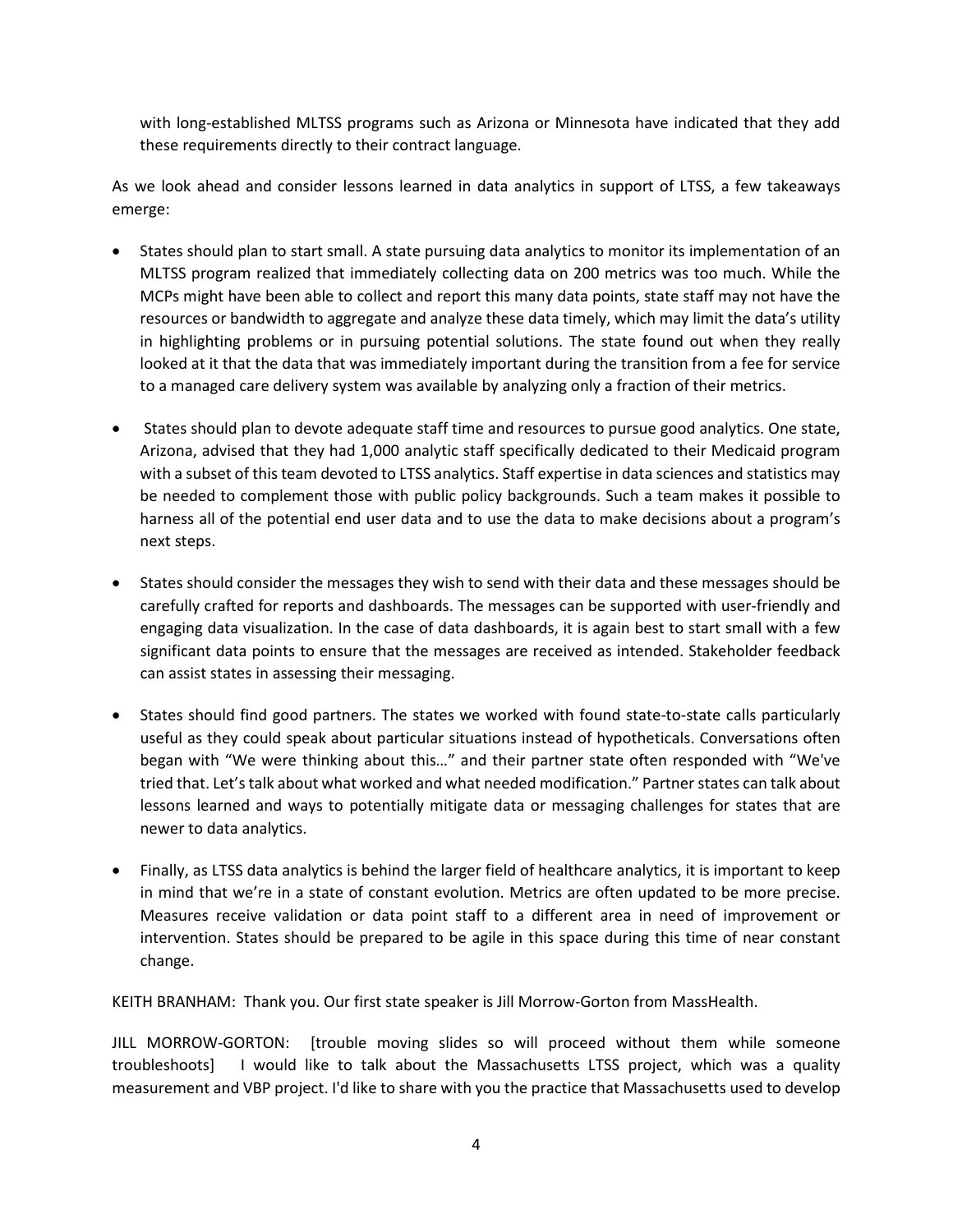the strategies for quality metrics and VBP for LTSS programs. I'd like to highlight the role of the IAP in that work, which was actually wonderful. I'd like to discuss some lessons learned and outline some next steps in implementation of this work.

Talking about the practice, we started with development of a quality measure set for LTSS fee for service providers. We learned the lesson of start small. We actually started with hundreds of measures and pared it down to four. We then took the step of evaluating the viability of the quality measures based on data stability. We benchmarked the data, and then we framed the financial simulation model process for VBPs, which allowed us to flex in terms of the amount of—we use the withholds—but the amount of withholds we would be doing.

[slides fixed] We're at the  $5<sup>th</sup>$  bullet on the slide everyone can see, slide 17. We then applied a provider scorecard concept to those quality measures using the benchmarks in the simulation. The next step will be to apply VBPs based on the scorecards and we're not quite there yet.

I'd like to give you a sense of how the Office of LTSS is organized. We group them into four groups: community-based programs, home-based programs, institutional programs, and then coordinated care. You can see the percentages of dollars that each program uses. Community space programs are things like day habilitation, a day program for people with intellectual disabilities. Adult day health is a day program for people with health conditions. Adult foster care is a program where people live with a family and the family provides their care.

We have 667 providers, so we've got lots of providers, and that's in that set of programs. If you look across we have lots and lots of providers in Massachusetts. We serve quite a number of members as well. Homebased programs are usually things that people either receive at home or their DME, oxygen, orthoticsprosthetics kind of things. Institutional programs, our three are nursing facilities, two are chronic disease and rehab hospitals—in the rest of the world those get called inpatient rehab facilities or IRFs—and longterm acute care hospitals or LCACHs. Then we have a couple versions of what we call coordinated care, which are really integrated care, and those are primarily run by health plans or other organizations.

So our first step was to do measure set identification. We used the CMS IAP Incentivizing Quality in Outcomes, the IQO, to do this, using that technical assistance and support, talking to tons of national groups and resources from NQF to AHRQ to NASUAD and others and multiple states. Our goal behind our quality measures was to create a core set of measures that could be aligned with and applied across a range of LTSS services. We serve a broad cross-disability population, people with intellectual disabilities, physical disabilities, head injury, elderly, so it's a broad population. Multiple payment types. Many of our services are fee for service but we also wanted to be able to have our integrated care programs and some of the others be involved in that, and to align with the new MassHealth payment reform initiative in terms of accountable care organizations.

Our potential scorecard performance measures, and I say potential because through the process we had to evaluate whether or not these were going to be useful, we chose four. Those were 30-day all-cause hospital readmission, which is an NQF measure. What we tried to do was pick measures that were standardized measures so they were endorsed or made standard by some entity, and measures that we could measure based on administrative claims. We don't have staff to go out and pull data from records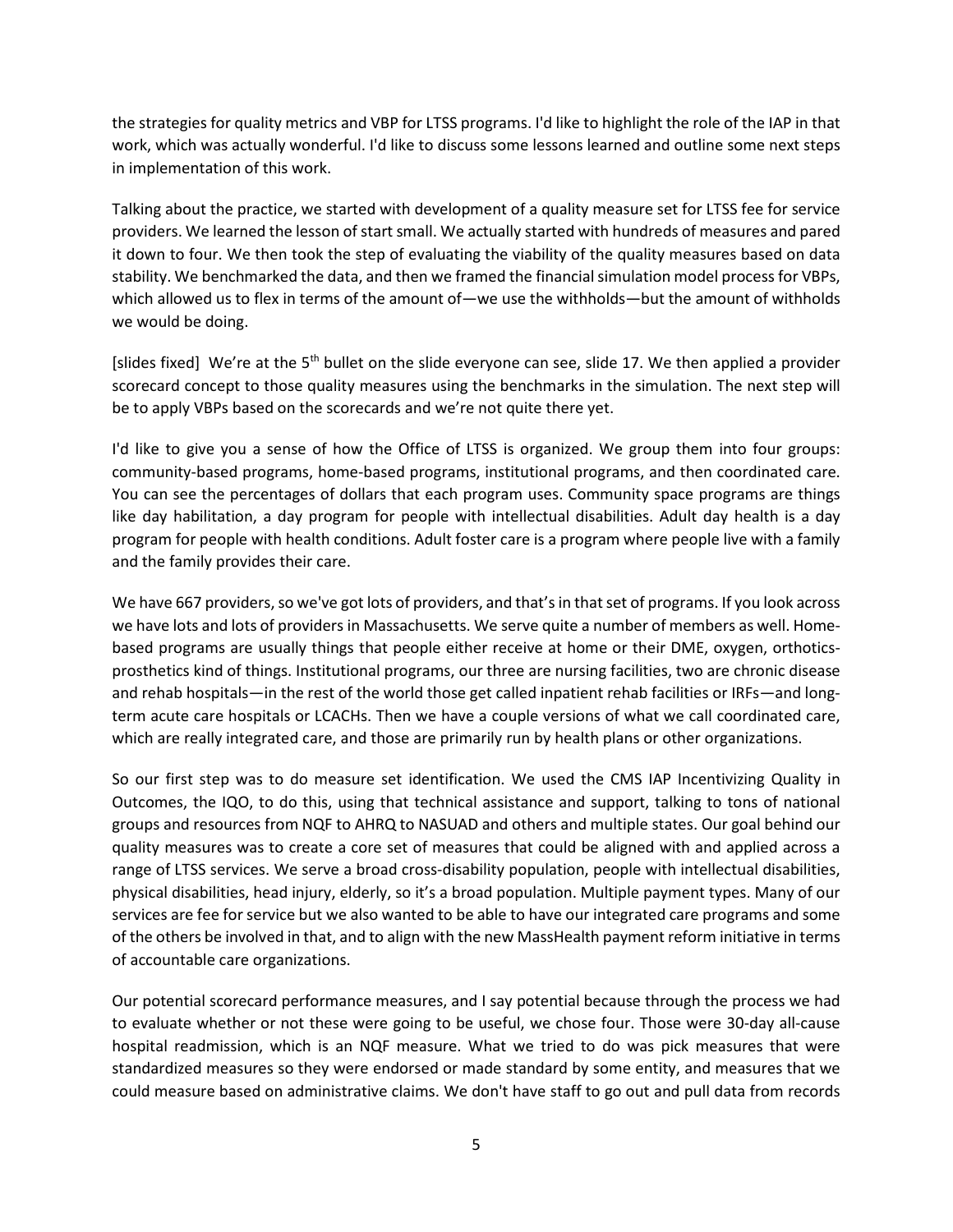and so we were hoping to start small and start with just administrative claims. So 30-day all-cause readmission. Potentially preventable ED visits, and this was based on a modification of the NYU algorithm which categorizes ED visits based on a number of categories—nonemergent, emergent but primary care treatable, and emergent care needed but might have been treatable or prevented with timely intervention in the ambulatory care. We also wanted to look at hospital admission for ambulatory care sensitive conditions. Again this is something that if people get good home care and people recognize symptoms early they can be seen on an ambulatory basis rather than being admitted to the hospital, and we can prevent hospitalization.

Then community tenure. Community tenure is a measure that started out in the behavioral health world looking at inpatient psychiatric admissions but it's been expanded to different populations. What we wanted to use that to measure was the amount of time that people spent in the community versus in a hospital or other institution such as a nursing facility. We looked at this as a measure of clinical and quality of life improvement and risk reduction for people.

Our next step was to take the data and look at the data stability and some benchmarks. Our IAP partner was very helpful in terms of how to think about this, and I have a graph to show you how they helped. We needed data that was stable across years because if your data's not stable you can't improve it. It goes bouncing around and you can't predict what the value would be next year if you didn't do anything, then you can't do an improvement activity with it. We discovered that rare events such as readmissions are often not very stable, so if you look at the graph you see that those dots are just sort of random all over the place. This was matching readmission ratesfrom 2016 to readmission rates for 2017 for each provider. There was no correlation. We should have seen a line if the data was stable.

The other issue we found was that about half of our LTSS providers serve less than 80 members, which of course is going to impact on the number of readmissions you might have with the number of hospital admissions or any other kind of event.

The other thing we did was we benchmarked the data. We looked at a number of different ways to calculate it and a number of different ways to benchmark it. We graphed it to look at what the pattern of the data looks like, was everything clumped at 90%? Was there a spread across? Was there a clear delineation or demarcation or not? What we found was that the benchmarks needed to vary by provider type and by measure, that we couldn't really use the same benchmark because the pattern of data didn't look the same. Again that was somewhat related to small provider, somewhat related to small numbers of events and the distribution of the measure.

Here's an example of our benchmarking model. This is just one example. This one we happened to look at skilled nursing facilities and all-cause readmission for the last year. You can see that this actually looks pretty much like a Bell curve except we have a little blip at the end. But you see where about 18% were at or above the 90<sup>th</sup> percentile and then the average, about 34%, 32%--and that's the readmission rate. It gets labeled as a percent even though it's sort of not really a percent. But not all of the benchmarks for each of the measures look this way and they look different for different provider types.

Here's another example, the same measure, all-cause readmission. This is based on I forget what provider type. We were trying to mask the data. This is actually not totally real data anyway. But you can see that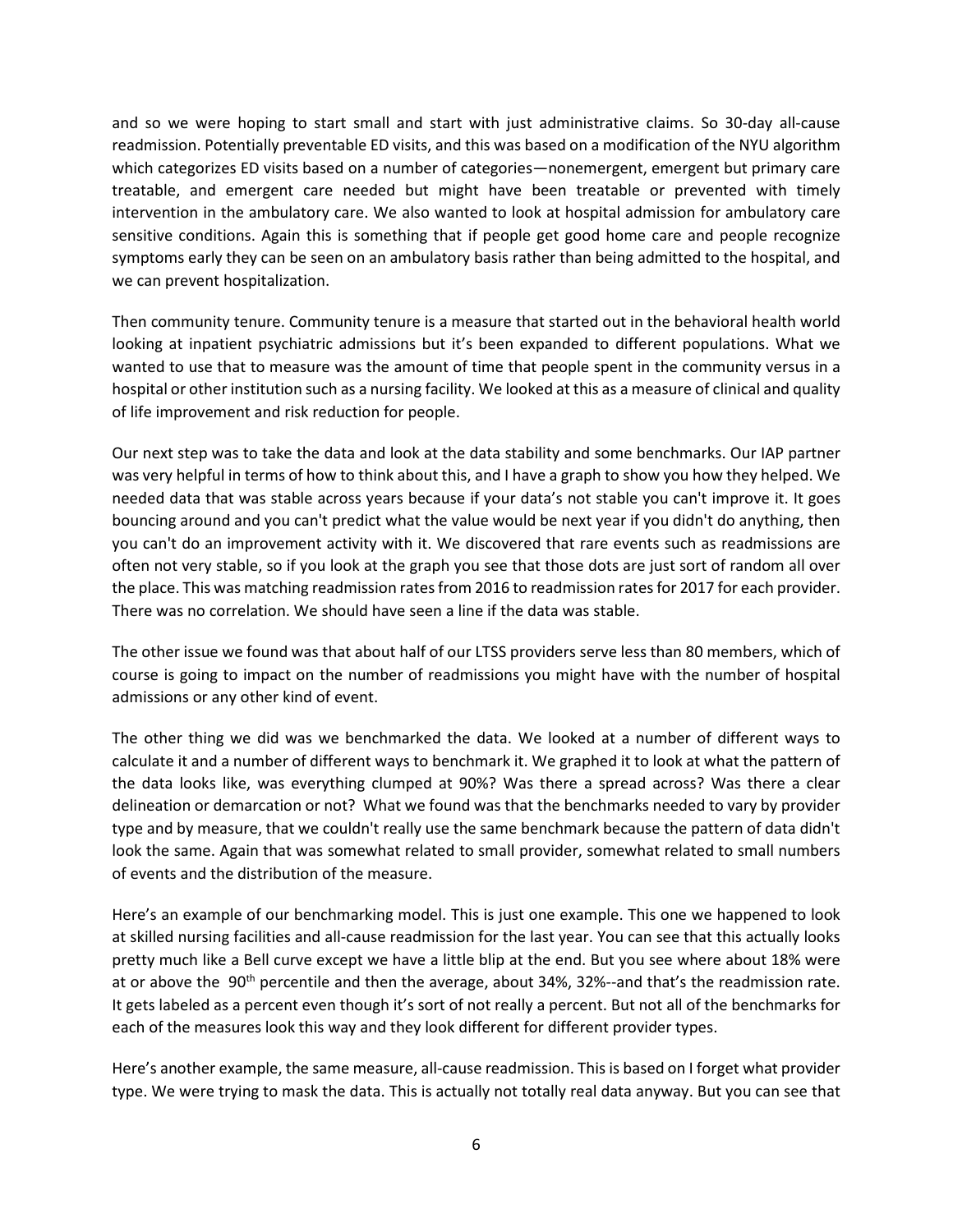there's a completely different pattern. You don't see that big peak, it's clearly not a Bell curve. You have a lot of people up at the upper end where there were no readmissions. So your approach to this might be very different because that pattern is different.

So we decided we would take out benchmarks and our measures and apply them to a scorecard context. This is not real data but just illustrates how we might use this. We divided the data in terms of duals and non-duals. Part of the reason we did that was because duals tend to be people who are dually eligible for Medicare and Medicaid, tend to be older. They tend to have more hospitalizations. So if you're a provider who serves primarily people that are dually eligible we might expect you to have more hospitalizations than a provider who serves no one who's dually eligible. So we wanted to look at that as an easy, quick potential risk adjustment. You can see we've contemplated the measure on the left, the fee for service provider's results, so preventable ED visits per 1,000 members, and that was another place where we really had to think about how to do it. Do we do it per member? Per member month? We actually ended up doing it per member month. But this is based on per member. You can see that it's 125, the all-provider mean, so we compare providers to the mean of their provider type, it was 299. The benchmark 50<sup>th</sup> percentile is 296. You can see that this provider is below that. Because you want to have fewer preventable ED visits that's good. And not all measures lower will be better, so you have to be careful what you're measuring and what's good and what's not good.

We had it all numbers and words and then decided that maybe it might make sense to color code this so people get a really fast visual. So you look at this report card and see that there's a red one, and that's the one that's problematic. That's where you don't want it to be. We thought that might help the providers make it a little more visual for them, then they don't have to interpret the numbers on first glance.

Then we took all this data—we didn't but our IAP partner created a financial simulation for it. Because we didn't have a pot of money to offer a quality bonus, we did a withhold model. We had four measures, they looked at those four measures. They developed a point system for those measures and then they weighted those points. So community tenure might have been weighted a 1 and potential ED visits a 2. Then you add up all of the points and you figure out the percentage, and you looked at the program expenditures, so that's the total expenditure, and again these are not real problems. You would withhold 1% so how much of that is withheld? Or if you withhold 5% how much would be withheld? Then what is the percentage of the expenditure?

So, for provider A who has three measures and their percentage of maximum weights is 67%, they would have 1.6% of their money withheld based on those quality measures. Then as you move forward, they could work on improving those and then moving to losing less of their money. We just put a couple other examples so you can see how that works.

Our next steps are actually to reengage stakeholders. We engaged them at the beginning around measures a number of times, and we need to reengage them around showing them the measures, showing them the scorecard, illustrating to them how the VBP model works, how it's been used, get their feedback, and then implement. We'll need to set the benchmarks. We'll need to determine the magnitude of the amount of the percent withhold, and the model allows us to change that. Then we'll have to identify exclusions either based on the number of people served or number of events, and that is if you're a provider that serves five people measuring readmissions might be meaningless. So thinking about where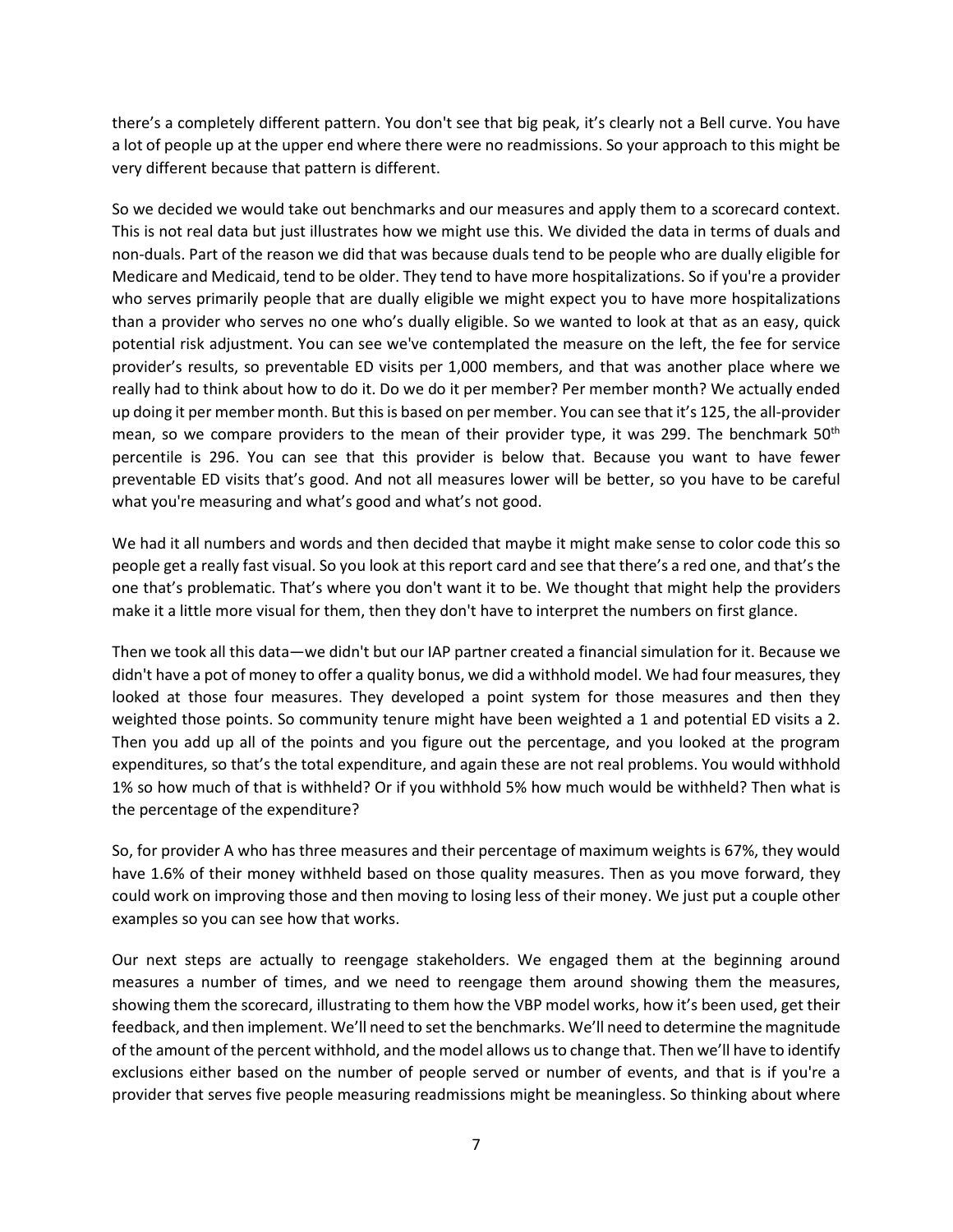do we draw that line in terms of what's a small provider? Then we have to think about provider populations and risk adjustment.

So quickly, we did a measure set with administrative data that was meaningful for the providers. We built a basic flexible and modifiable VBP financial model using points and weights, and a provider scorecard strategy that shows the providers in Harrison with other providers.

Our lessons learned?

- We didn't have lot of good validated measures for LTSS. We have lots of small providers and small numbers of events that makes the data less stable and less usable.
- The diversity and specific characteristics of the different programs and providers and populations requires some careful consideration when you're doing quality measurement.
- We found that data use agreements, data analysis and building the model really take a long time and require good program analytics partnerships as well as having some guidance from a good partner.

KEITH BRANHAM: Thank you. Now Jeanette Trestrail from Virginia.

JEANETTE TRESTRAIL: It is Virginia's honor to share our encounter analysis methods with other states and we welcome further discussion. I thought we'd start out with some quotes about data. The first one talks about most of the world will make decisions by either guessing or using their gut. He says, "They will either be lucky or wrong." So we really need to depend on data and have good data to make decisions. The second one says "The goal is to turn data into information, and information into insight." So the world we play in, gathering data and putting it together so that folks are informed and are able to make decisions down the road provides them the insight for what it is they need to know when they're making decisions and how the data will impact that.

We have some objectives:

- We will present what the Commonwealth Coordinated Care Plus program is. We call it the CCC Plus program. That's where our managed LTSS is located.
- Define a little bit about what an encounter is and the types of encounters.
- Introduce you to the encounter processing solution that we use here at Virginia Medicaid.
- Describe how we measure payment timeliness, how we measure reasonableness using a nursing facility example.
- How we can use encounter data to focus on diagnosis.
- How to account for your expenditures if you want to see that by different services.

This is a CCC Plus program. We have six NCOs currently throughout the state in six different regions. We have 238,000 members overall and this is where our MLTSS is located. We also provide care coordination for our members under the CCC Plus program. This is a great benefit for folks who have moved in for fee for service. We were primarily fee for service, and we were all fee for service for MLTSS until the CCC Plus program came up, and then we moved people into managed care.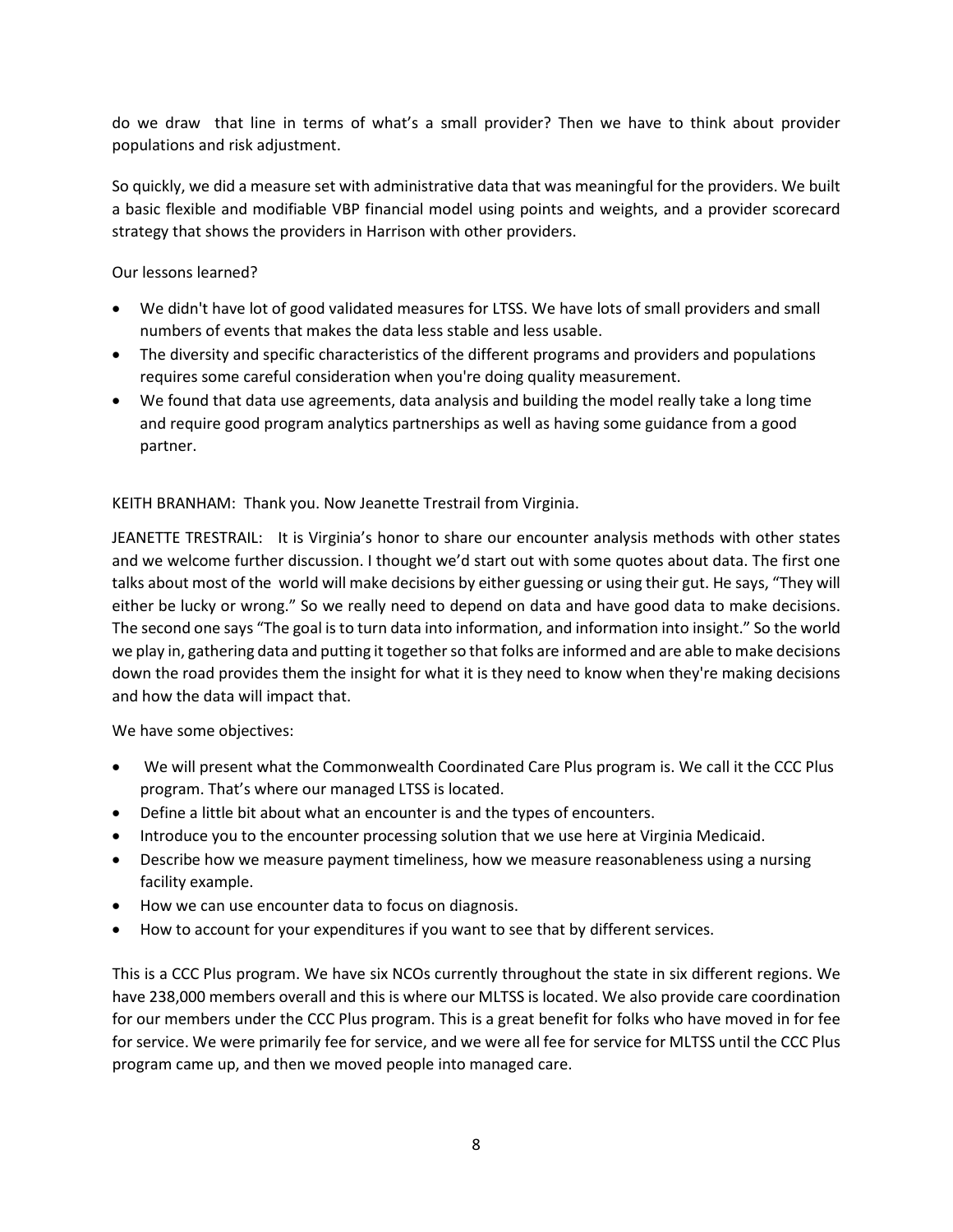One of the greatest benefits for the members was the fact that they had a care coordinator, someone to follow through with them on their appointments, to help them make sure they're getting the services in their area that they need, and just being somebody to reach out to when they have a question about the services that they're able to obtain through our program.

This is a makeup of our enrollment by different benefit plans. The first population are folks in our ageblended disabled. They do not receive LTSS support. The next problem [sic] is about the 35,000 people, and those are the folks that are in our 60-plus waiver. We combined them. Some don't get private duty nursing and others do, so we have those two different sets of folks, and that rounds up to 35,000. Then we have our nursing facility folks, about 16,000 people. So overall we have 52,000 people receiving MLTSS, which is 22% of our overall enrollment.

Let's talk about encounters. What do they do? What purpose do they serve? How can we use them to measure the successfulness of our programs? In Virginia we do not pay encounters. An encounter for us is a historical record of a service provided. It's not a claim that we would adjudicate and we do not pay anything off encounters. Again our MCOs, they're the ones who pay the claims from the providers, but we have a historical record of it.

This slide shows that you go out and get your service provided, whether it's at a doctor's office or personal care in your home, and that service provider will submit a claim of 1,500 or do it electronically of what they provided you that day for service, all your demographic information, their information, and which services they provided you. Then that claim gets sent to the MCO, and the MCO brings that into their claims system and they either pass or deny it based on what edits they have in their system. Then after that the MCO then has an encounter system that takes that claim, adds on the information it needs to become an encounter and they send that in to DMAS.

Again what's important here is I want to share with you there is a nationwide structure standard. It's called the electronic data interchange, or EDI. The EDI standard is used across different businesses, like even a grocery store has a separate EDI, there's logistics EDI. We use the healthcare EDI standard. The benefit of using a standard like this is that each state will have the same information in each of the different data areas. So we would be able to exchange data with other states or with other healthcare providers and be able to read their encounter. So many times when you're working with data and you're trying to work with a partner their data does not match yours and you spend a lot of time trying to figure out what the data element represents and how are you going to use it or convert it into your own data. So this standard takes that out of the way. There are companion guides that map out all of the standards for each of the data elements and each of the characters.

The next slide we're going to talk about there are five different types of encounters. The first one is a professional encounter, or we like to call it an 837P for short. This is your professional healthcare providers, waiver providers, transportation. Again it's a professional or practitioner, those bills under the 837P format. Then you have an institutional encounter, which is the 837I. This is where the nursing facilities and hospitals submit their claims and encounters, on the 837I. Then you have a dental layout for 837D, pharmacy layout for NCPDP, and nonemergent medical transportation or NEMT.

Each one of these has a different structure, and as the encounter comes in you have to determine or the system determines which of these types it is and then in order for it to be validated within the system, it has to make sure that like where there's supposed to be a number, like a 2-digit number, there is a 2-digit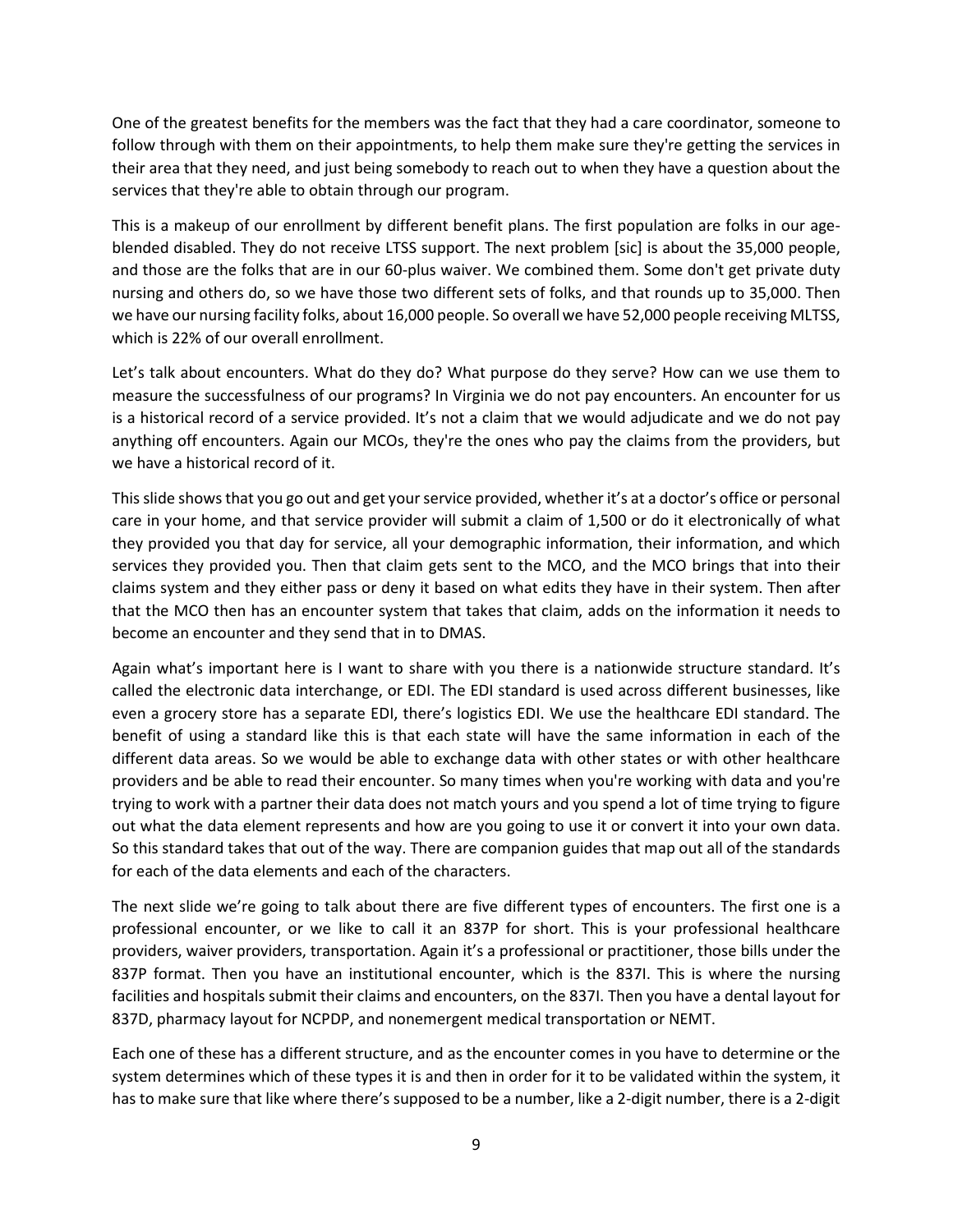number, and to make sure there's not two alphabet numbers where there should be a data number. That's the compliance that it goes through first.

Here in Virginia our information management staff as well as our program staff, our business owners, worked diligently to create a new encounter processing solution. What we did was take a look at what edits we needed to make, what were we going to check the data for, what couldn't happen. If you saw something in a claim how would you know to pull that out? So we set up all these rules and the process of which the data has to go through the EPS.

This is a CMS-certified system and it does coordinate and rely on eligibility for members. So when an encounter comes in we want to make sure that's an eligible member. We also check the provider demographics to make sure the taxonomy matches or to make sure they're an actual enrolled provider with that MCO. Then we work with a Medicaid pharmacy benefits manager to make sure we're getting our pharmacy rebates for all the prescriptions that we're submitting.

This solution has made a big difference to the accuracy of us using encounters to collect data. In the past we had a fee for service system and we would use that to try to store the encounters, but we lost a lot of data and we weren't able to get a good handle on the services that were being provided. So we again created this EPS system in-house so we can continue to have good data but get a lot of reports out of the EPS. We get a lot of exports for our data out of the EPS.

So encounter data use, one of the biggest challenges that we have is to get good, clean encounter data. You have to spend a lot of time working with the submitters to make sure they understand what needs to change in that encounter to make it a good, clean encounter. So when we started out we had weekly phone calls with each one of the plans. We had an hour for each plan, and after we got through testing and everything we talked through what kind of roadblocks were they seeing? What did they need to learn more about? How it is that we could help them understand things so they could get these encounters in to us.

Keep in mind some of our health plans haven't been in the MLTSS area so some of the waiver services were new to them. Now we have biweekly calls. We go over a failure log that is created when they submit their encounters, and it will list out what it was about that encounter that failed. So, we talk that through and give them suggestions and advice on how to correct their encounter system so that that won't be a problem again in the future.

Another measure that we included now is a data quality scorecard and an evaluation of the encounter. This is a good way for the plans to be able to measure how they're doing in certain requirements. One we look at is how quickly are they paying the claims? We did that for the encounter. We looked at how quickly are they submitting or letting us know that they've made those paid claims. We also take a look at when they submit their encounters it has to be certified so we make sure that those are certified by the CEO or CFO of all the health plans and we look at a lot of the timeliness.

So we use this data for service utilization and trends. We might pick out certain procedure codes or a certain time period to see what happens with our service utilization. We determine and monitor our costs so that we know some services aren't being spiked. We can take a look and see why how all of a sudden there's more cost in that area. Again we measure the time frames, and one thing we do with our encounter is confirm the provider networks. The health plan is required to send in a list of their providers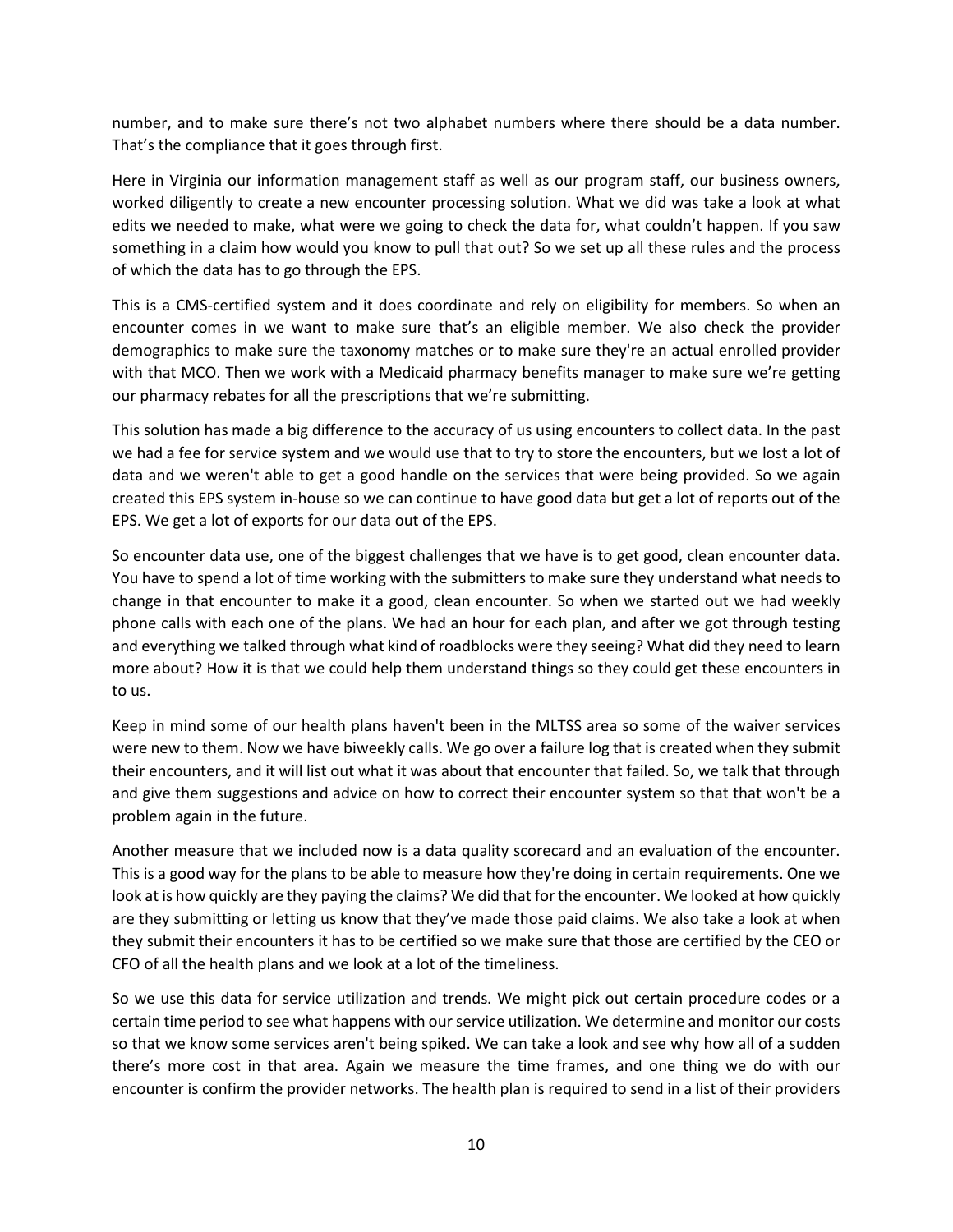and we have to make sure there is network adequacy around the state. So one of the things we do is we take a look at who's actively providing services at the present time, and to do that we use the encounters. That way we can tell that if that certain adult day healthcare is on our list but we never, ever get an encounter for them, then we have to start questioning if they really are using that adult day healthcare in that area or is it just a matter that those folks don't have members? So that helps us look at the provider networks.

The other thing we have to do with encounter data which is much different than claims is that we have to put in that time lag. We give three months of a look back period so that we can gather most of the data from the encounters. Keeping in mind, it is the historical record, so there really is no push to get the encounter in here quickly other than it helps us have good data and make decisions more on updated information than three months ago. We are monitoring that as far as how long it takes for the encounters to get in and sometimes if we look at we normally get 20,000 encounters of this type, in that month we have 19,000 even though it's not three months ago, we might use some of that data because it shows that it's at a high rate of completion.

So there are key dates that we pull off the encounter. The first one is the date of service, and of course that's when service was rendered to the individual. We try to figure out what date the provider actually submitted the claims. You'll see later we map that out based on our hospital systems from around the state were concerned that they weren't getting paid fast enough. We have those criteria that hospitals have to be paid within 30 days of the date that the claim comes to the MCO, and all our MLTSS services have to be paid within 14 days of when that claim is submitted. So these are a couple of the data analytics we need.

The information that comes from the MCO is critical for us. That's the date that they received it, and so that lets you know if a provider used a clearinghouse or had someone else look at their claims before they sent them to the MCO. We'll know what date the MCO—we can only hold them accountable from that date on. Then you have the date that the MCO adjudicates the claim and then you have the actual payment date. What we do with the payment date is we have an area called payment cycle date. It's a measure that we use. What happens with the payment cycle date is that the plans have to turn in, for every payment cycle, how many transactions they had that time and how much money did they spend or pay out within that payment cycle date? This helps us make sure that we're getting a majority of encounters in, because those two numbers have to match.

Then we also look at the payment status, whether they actually paid or denied. From our system we look at what date the encounter came in and when it was in past stat us. So here it's mapped out a little easier. The healthcare provider submits a claim to the health plan. The health plan has to pay the claim, and then the health plan submits the encounter to DMAS.

This was a study we did with the hospitals. You can see here that this is the time it takes the actual hospital to submit to the health plan that they want to get paid. So when we heard that the hospitals were concerned with late payments, you can see here that 30 days is how long the plan has to pay the claim, it's been held or was it even sent out longer than that as an average to the actual MCO.

The next slide shows how long did it take the health plan to send payment to the provider. This is an area that we could affect because we were able to work with the plans to be able to look at their payment systems, look at their claims systems, and be able to bring this number down. You can see in February and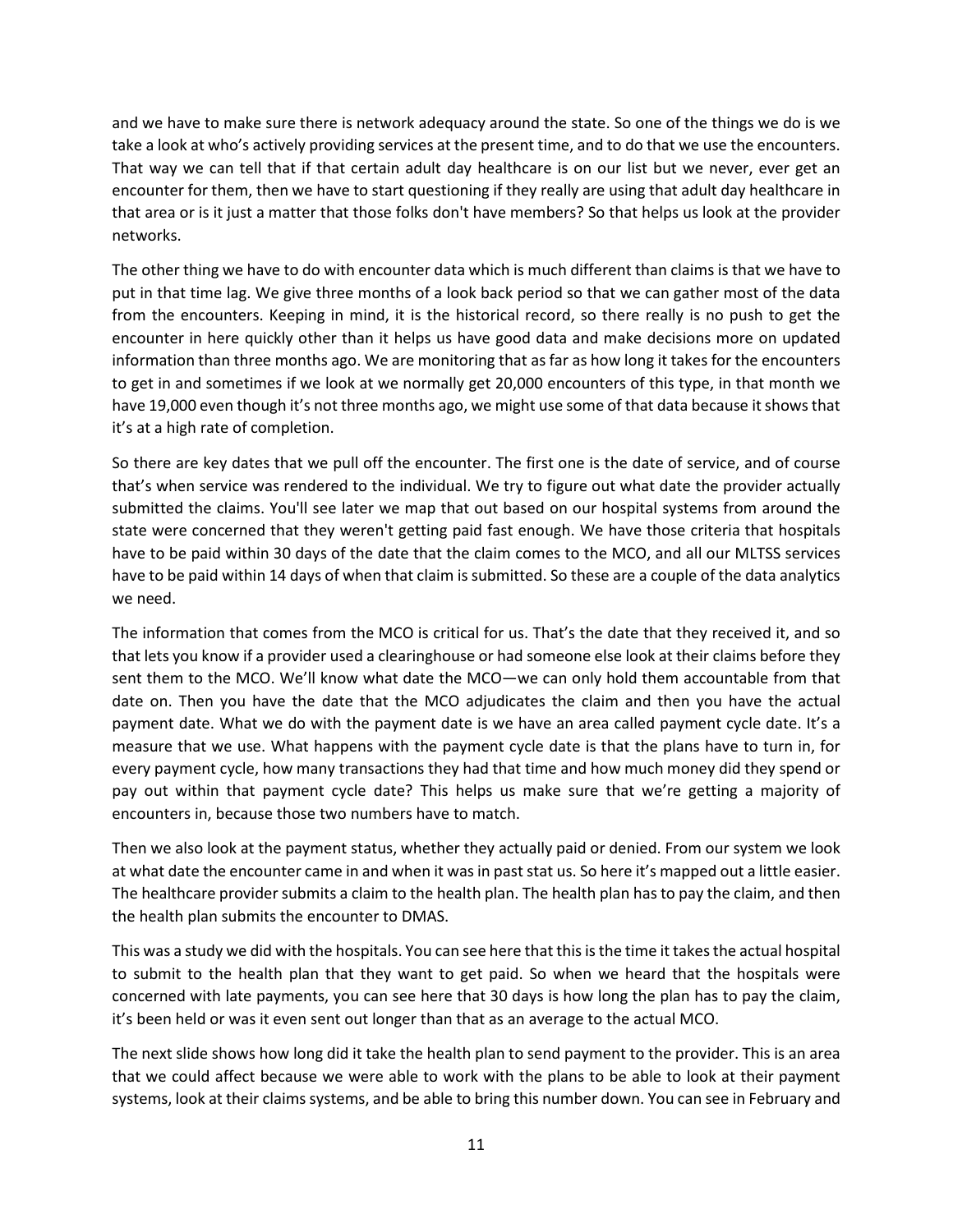March how much better the plans are doing. Again they have an actual 30 days to pay this claim, so we were really proud of being able to bring them down in that short of a time. We felt good about assisting them with doing that.

The next slide shows how long does it take the actual health plan to send the encounter to us to our processing system. This again you can see we worked with the plans. This is something else we could affect by working with the plans to get them to submit their encounters sooner. You can tell from February-March, all the way down, that the trend was going the exact way that we wanted it to go.

The next example of how we use data from encounters is when we take a look at our nursing facilities. We're trying to determine here are the plans turning in all their nursing facility encounters. So we start and we determine how many people are enrolled with that plan, how many people are in the nursing facility receiving services. Then we count up the number of encounters for nursing facility services. We assume each member gets one claim per month. We allow for discharges, benefit changes, hospitalizations, and then we can determine based on that enrollment whether the plans are submitting their encounters.

This is what one of the charts would look like. This shows you at the top, the enrollment, the number of distinct members that they have in nursing facilities, and the second shows you how many encounters they've had for each distinct member by service month. So we take the number of encounters submitted, divide by the number of members and then we get the percent of members with an encounter. Then once we have that data, we can map it out to take a look at the reasonableness. If they had 60 people in a nursing facility and we only get 40 of those encounters for nursing facilities, we know we have an issue here.

This is a slide that goes back to June of 2018 and you can see there one of the plans—I want to remind you that this is 84 and 98%. I could have used a longer range and we would have looked really good, but I just wanted to bring it up closer so you could see the changes that some of the health plans have made. Then later in November of 2018 we had a big issue with one of the plans with their claims systems. We use 90% as our standard, and the reason we do that is due to folks moving into the community or changing services or no longer being at the nursing facility.

Another data run we did was we worked with Virginia Commonwealth University on this and they were doing some evaluation of our program, and they wanted to see what individuals with diagnoses of either diabetes or hypertension –they wanted us to pull those people out and be able to tell are they using primary and preventative care services? Is it going up? Are we serving them? And CCC Plus as well so they can get to their doctors and make sure they're doing some preventative care. We pulled all that population out and then we helped define which procedure codes we were going to search on and then we wrote out the programming to bring back that information. And the chart looks like this that we ended up having to share with them. As you can see there's a 2017 column which was prior to when we had CCC Plus and 2018 is afterwards. So you can really see a higher use of preventative care and primary care physicians with our members. Again this is for our members that had diabetes or hypertension.

Expenditures is another way you can use the data from encounters to look at your program. The first thing you have to do is decide are you looking at overall expenditures or do you want to pick out certain expenditures. You have to determine the time frame you're looking over. Do you want to look at the last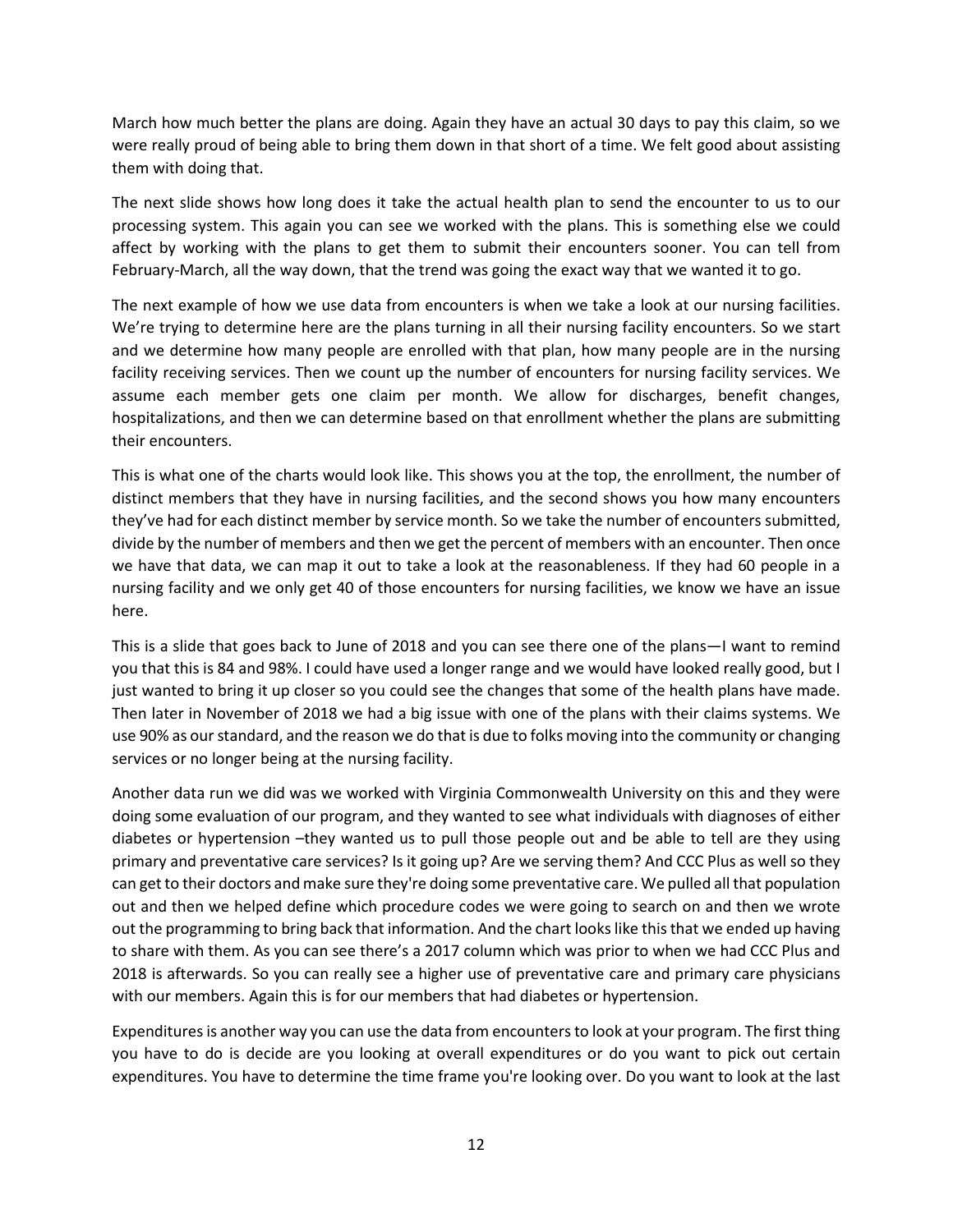fiscal year? Do you want to look at the last three fiscal years? Whatever it is, you have to pull up that type of time frame.

Then we talked about the different dates on the encounter and if you want to use a static date, like you can use the adjudication date. That adjudication date isn't really going to change over time. They either adjudicated it this date, but they can't go backwards to adjudicate. Versus dates of service where the provider has 12 months in Virginia to submit a claim, so if you use data servers you actually go back and fill in data. Even though it's March you might get an encounter that has the date of service as September. So, when we use those we have to continually fill in from behind and it gives you a much better picture overall of the ebbs and flows of the program.

This is sample data. These are not the actual costs for our different services, but I just want to show you how particular and how specific you can be to what the costs are and increasing costs versus ones that are going down or utilization. But that's how we are able to tell where our services are and the cost that is assigned to that.

KEITH BRANHAM: Now the Q&A sessions and Padmaja Thallur from IBM Watson Health will facilitate that.

PADMAJA THALLUR: The first question I'll direct to Beth. *What does it mean to use data analytics to tell the story of a state's program?*

BETH LEWIS: Using data analytics to tell the story of a state's Medicaid program or LTSS program is to really highlight the population that the program serves. Data analytics would be able to advise how many enrollees there are in the particular program and what the potential capacity on the waiver is. It would also be able to give a snapshot of how much money is being expended on care across an LTSS program as a whole but also per capita to make those comparisons to per capita spending on an institutional level of care. It would also be able to give snapshots on program highlights, things of a quality nature or participant satisfaction survey results that are particularly high, or be able to point out programs at a point in time in terms of quality concerns or other complaints, grievances, critical incident data, those sorts of things. But all those things, because states should be collecting those pieces of data, will lend itself well to this is how our program is operating in a moment in time and be able to share that information with interested stakeholders, to help teach us planning about does this mean we make the waiver bigger? Does this mean we offer different service because there's a need that's not being addressed? All of those things can help make those decisions.

PADMAJA THALLUR: Also Beth: *Are data analytics easier for states who deliver services through fee for service versus managed care?*

BETH LEWIS: I don't know if there's a specific answer in terms of easier between fee for service or managed care delivery systems and data analytics. The players are different. There are obviously managed care plans that are vendors and that help with data collection and aggregation and also reporting to state agencies. So they will need to be brought into the fold. At the same time they can have a lot more system capability and analytics capability as a managed care plan than the state might have in-house.

With fee for service again there's that systems question and also the staff resource question. But there are less players in the game too so you're depending on less entities to be able to feed that information up to aggregate the information and be able to do that analysis and get that snapshot of your program.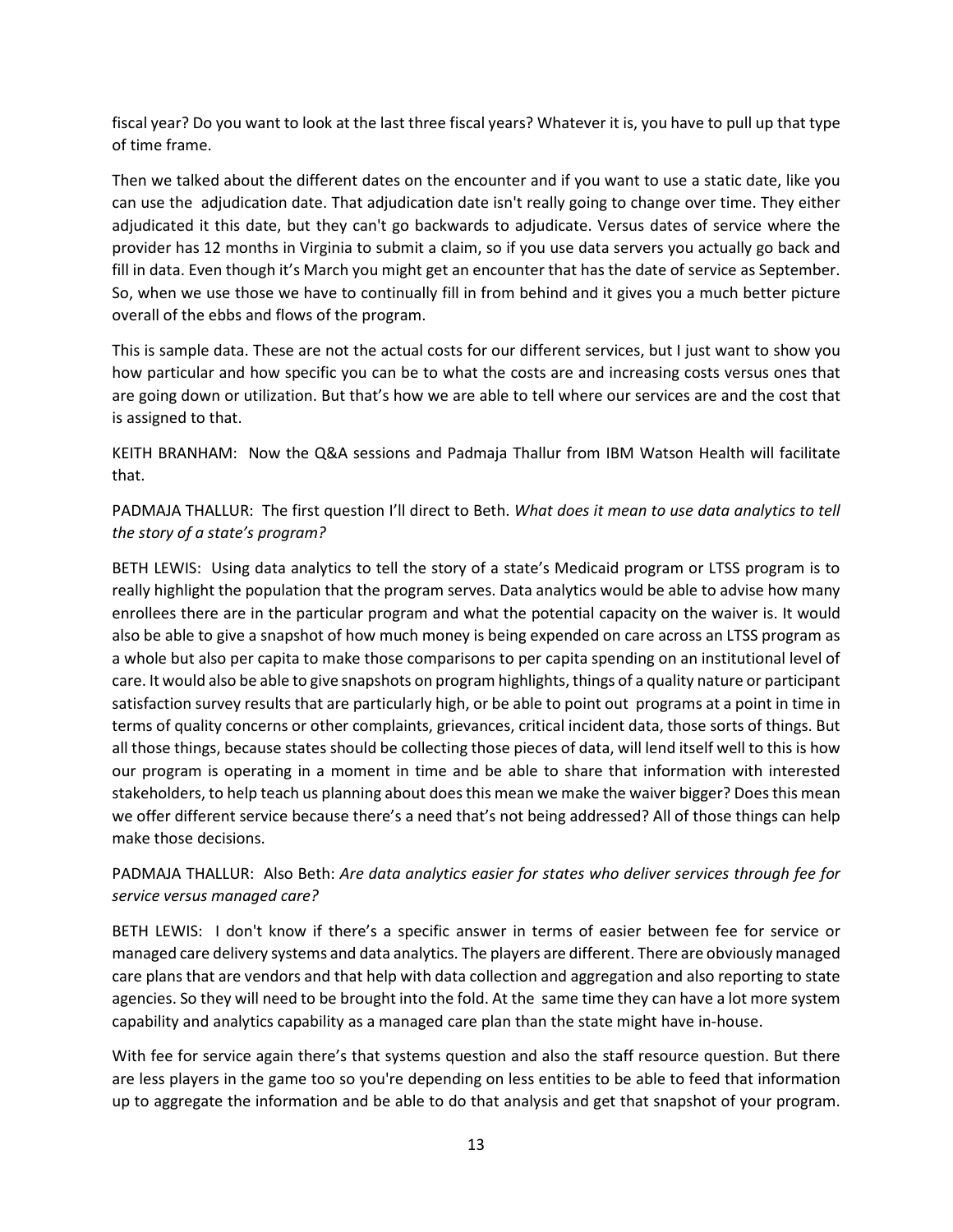So there's not necessarily one way that's easier or harder. But it does take a separate set of considerations for each type of delivery system.

PADMAJA THALLUR: Jill: *For LTSS did you identify any meaningful changes from period to period in community tenure when you aggregate it by population?*

JILL MORROW-GORTON: The community tenure measure was really interesting. What we found was that by and large everybody was up in the 98, 99%, and that may have been partly reflective of the program. So Massachusetts' LTSS fee for service program has a nursing element built into them. So they're either evaluating people on a daily basis because they're there in a program or they have a nurse to call. It was interesting that we found not a lot of variation in the community tenure. Unfortunately that means it's not going to be a very good measure in terms of being able to identify change or differentiate providers, but on the good side it means that we're actually keeping people out of institutions.

PADMAJA THALLUR: Can you talk about how you decided which measures to choose?

JILL MORROW-GORTON: Yes, oh my gosh. (laughs) I'm laughing because we talked to tons of people, we got tons of measures, pages and pages and pages of measures. What we found were that there were not a lot of LTSS-specific measures that were administrative in nature. So, there's some new ones out. There are some plan measures and assessment measures and that sort of thing, although again they require checking the box that there are certain elements present, which means you have to go look at a plan probably unless you can build it into an electronic system.

So we ended up with measures that were more health-related than LTSS-related, but that we felt that the providers for those services should have some skin in the game for. So if you think about readmission, if you're discharging somebody from the hospital to a home that's an adult foster care provider who's being paid to manage health conditions at home and have the nurse to support them, well they should have some responsibility in making sure that the medication reconciliation happened and that discharge instructions are followed and whatnot.

So that was sort of how we ended up with the three health measures but the ED visit is preventable ED visits, so if you recognize symptoms and you got them to ambulatory care, which is what happens at home or if you're at a day program happens in the day program, and then the ambulatory care sensitive conditions, the hospitalizations was exactly the same thing. If you recognize symptoms and get timely ambulatory care you can prevent hospitalization. And we felt that at least part of that was under the control of the LTSS provider. That was how we ended up with the four measures we ended up with.

PADMAJA THALLUR : Are there measures you decided not to use? Could you tell us why?

JILL MORROW-GORTON: I really wanted an assessment measure and I really wanted a care plan measure but we didn't have a way to do it. We really don't have the staff to go out and do it. Because it's fee for service we don't have an MCO to do it for us. But there are some member satisfaction kind of things that are happening in a different realm, so those will be done, we didn't need to do those.

Then the concept of what is the service doing, are people reaching their goals or making progress towards their goals for their services. But again that takes looking at their plan, at their goals and then making some judgment about or checking boxes in terms of steps, and that really takes looking at a chart. Those were the kinds of things we would have liked to have done, but because we didn't have the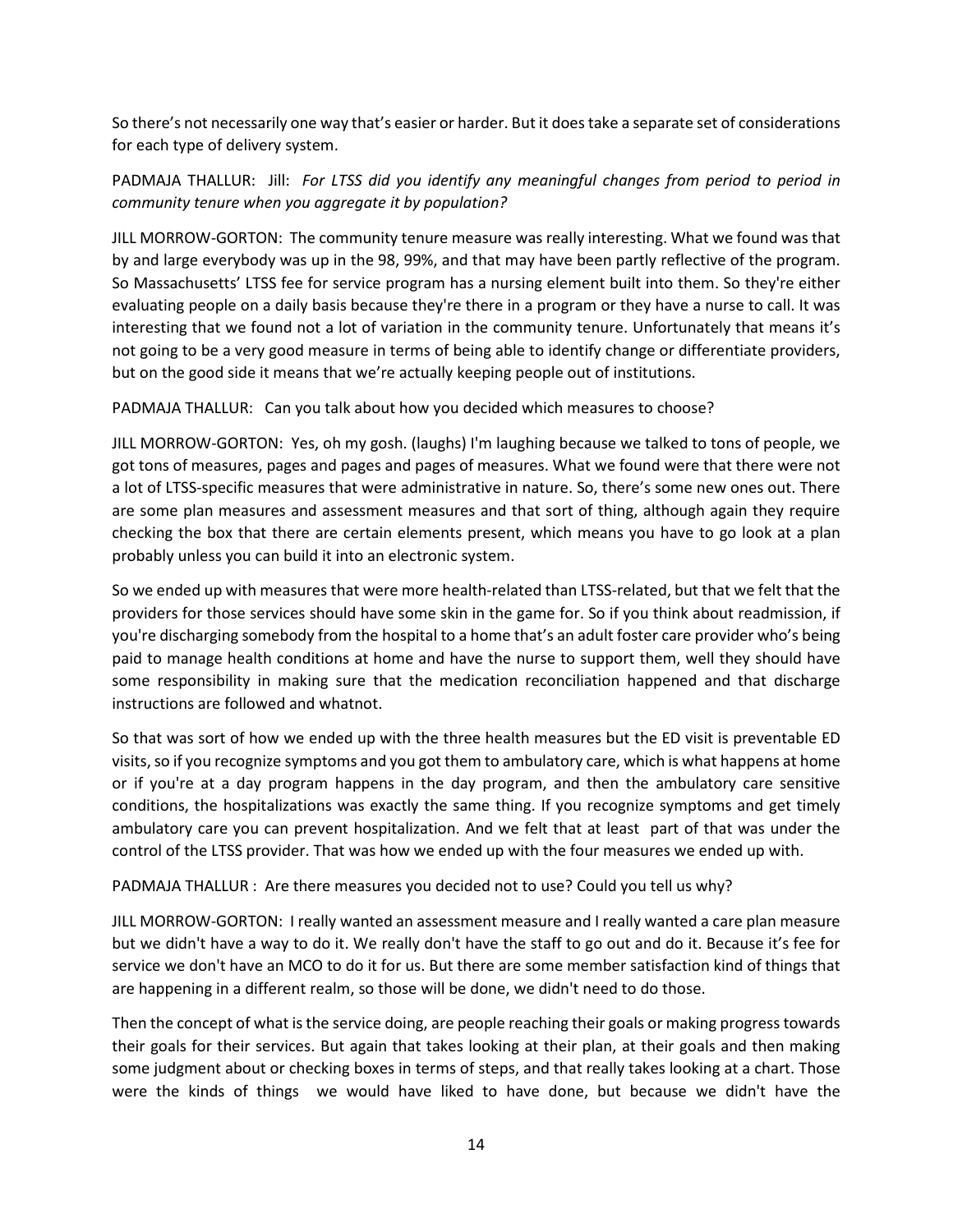resources…And we really wanted to start small. We didn't have any idea what this was going to turn out to look like, so using administrative measures, using measures that have already been developed by somebody else, we didn't want to be in the business of measure development either. Because that would have been a side business as opposed to our core business, and there are people doing that as their core business and there are groups that evaluate them, so that's how we ended up where we ended up.

## PADMAJA THALLUR: Jeanette: *How does Virginia Medicaid know if the health plans are submitting all of their encounters?*

JEANETTE TRESTRAIL: What we do again is we have that payment cycle data so we can compare the number of transactions that have been through their claims system with the number of encounters we received in our encounter processing system. We're also able to match up how much money was paid out in that certain period of time versus how much money is indicated as payment in the encounters in our encounter system, so that's very helpful.

#### PADMAJA THALLUR: You use the encounters to tell if members are receiving LTSS?

JEANETTE TRESTRAIL: Yes, we can identify what services and what procedure codes or CBT codes we need to use to look in each encounter or to look at all the encounters and pull out the ones that are MLTSS. By doing that, we're able to determine who's getting what services, have they increased or decreased, and it's very helpful. We also look at that by region, too, so it's a nice way to be able to tell what services providers are providing to the members.

## PADMAJA THALLUR: Jeanette: *What are the most important data quality issues to look out for when using encounter data?*

JEANETTE TRESTRAIL: That's a prof one. A lot of times you really have to focus on the accuracy and to make sure that you're giving the right information on that encounter and that the plans who are submitting it aren't just using dummy data if you will in some of the areas where they need to submit data elements. You also want to make sure that you're getting completeness, which means you're getting all the encounters in from the plans. One thing Virginia's going to start doing now is we're going to base the rates off the data that's in the encounter system. So the plans have a really good incentive to make sure they're turning in all their encounters, and that will really help with our completeness measures.

#### PADMAJA THALLUR: Beth: *How much time and how many staff are required to do "good data analytics"?*

BETH LEWIS: There's probably no magic formula or number. It's going to vary state to state. It is going to vary based on what type of analytics a state is looking to do. It's going to vary based on who's collecting, aggregating and analyzing the data, the date or other managed care plans involved or is there provider involvement somehow? And what else is going on in the state? The best way to figure it is to start with one or two metrics and see how long that takes and what those analytics look like in terms of a staff duty, time and resource-wise, and build the analytic capacity to go forward from there, to make sure they're getting the answers to the questions they're asking and not the answer to a different question. And then to expand for more measures, more data collection, more people, to go from there and build it slowly. As our states have indicated it does take quite some time to get up and running on any particular new type of data analytics and so to make sure your plan is for the long term as well.